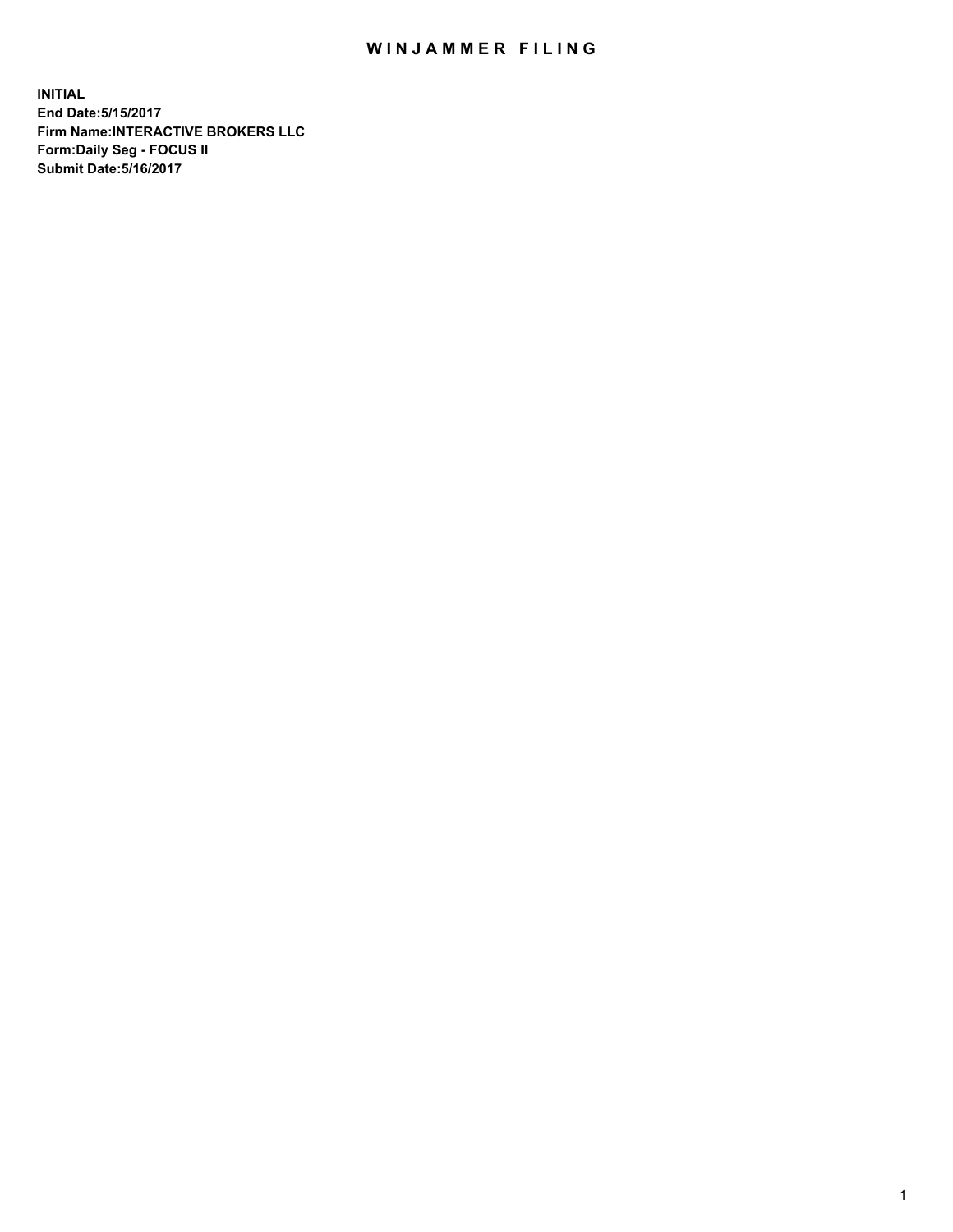## **INITIAL End Date:5/15/2017 Firm Name:INTERACTIVE BROKERS LLC Form:Daily Seg - FOCUS II Submit Date:5/16/2017 Daily Segregation - Cover Page**

| Name of Company<br><b>Contact Name</b><br><b>Contact Phone Number</b><br><b>Contact Email Address</b>                                                                                                                                                                                                                          | <b>INTERACTIVE BROKERS LLC</b><br><b>James Menicucci</b><br>203-618-8085<br>jmenicucci@interactivebrokers.c<br>om |
|--------------------------------------------------------------------------------------------------------------------------------------------------------------------------------------------------------------------------------------------------------------------------------------------------------------------------------|-------------------------------------------------------------------------------------------------------------------|
| FCM's Customer Segregated Funds Residual Interest Target (choose one):<br>a. Minimum dollar amount: ; or<br>b. Minimum percentage of customer segregated funds required:% ; or<br>c. Dollar amount range between: and; or<br>d. Percentage range of customer segregated funds required between: % and %.                       | $\overline{\mathbf{0}}$<br>0<br>155,000,000 245,000,000<br>00                                                     |
| FCM's Customer Secured Amount Funds Residual Interest Target (choose one):<br>a. Minimum dollar amount: ; or<br>b. Minimum percentage of customer secured funds required:%; or<br>c. Dollar amount range between: and; or<br>d. Percentage range of customer secured funds required between: % and %.                          | $\overline{\mathbf{0}}$<br>0<br>80,000,000 120,000,000<br>00                                                      |
| FCM's Cleared Swaps Customer Collateral Residual Interest Target (choose one):<br>a. Minimum dollar amount: ; or<br>b. Minimum percentage of cleared swaps customer collateral required:% ; or<br>c. Dollar amount range between: and; or<br>d. Percentage range of cleared swaps customer collateral required between:% and%. | $\overline{\mathbf{0}}$<br>$\overline{\mathbf{0}}$<br>00<br>0 <sub>0</sub>                                        |

Attach supporting documents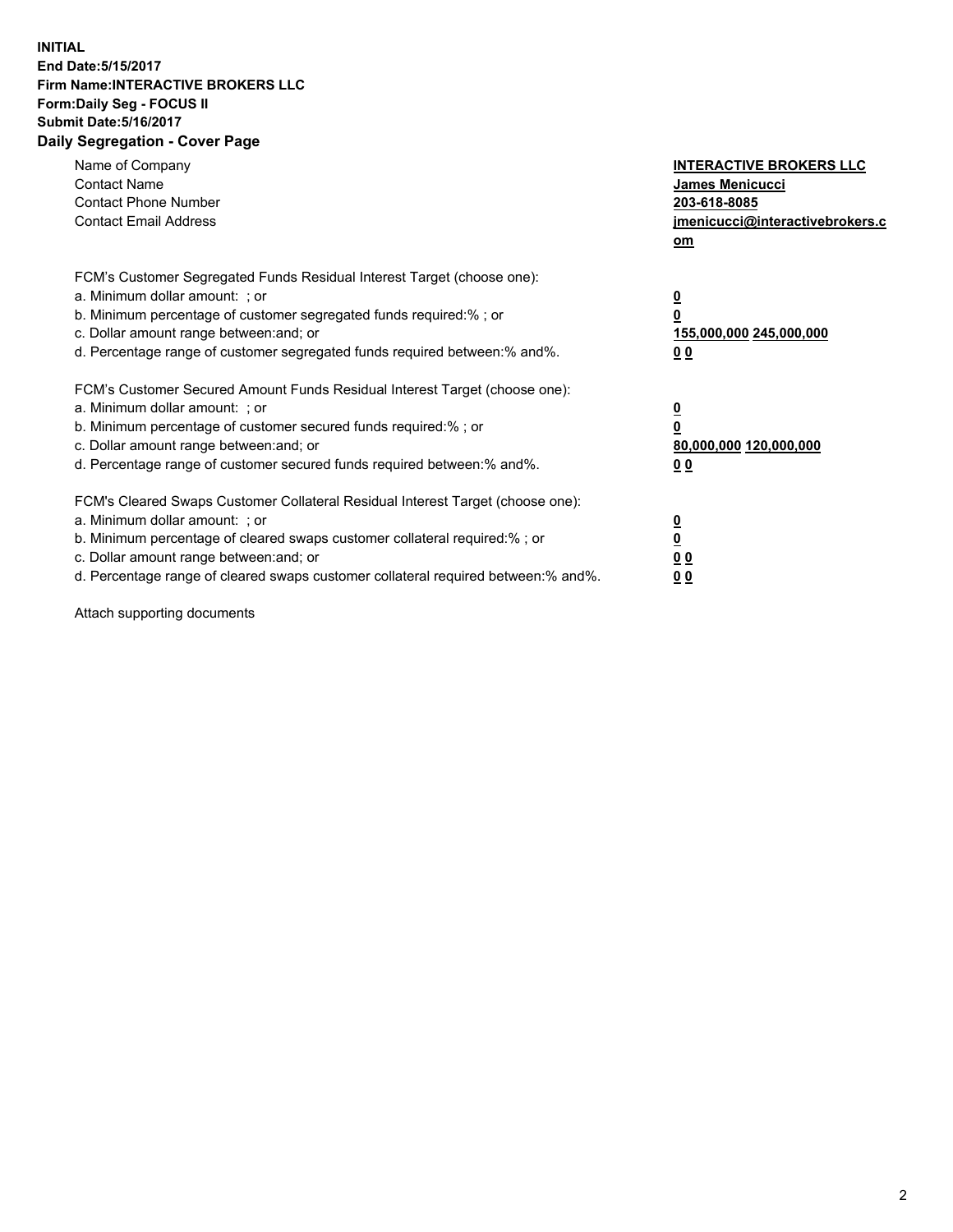## **INITIAL End Date:5/15/2017 Firm Name:INTERACTIVE BROKERS LLC Form:Daily Seg - FOCUS II Submit Date:5/16/2017 Daily Segregation - Secured Amounts**

|     | Pany Obgrogation Obbarba / 11110ani                                                                        |                                  |
|-----|------------------------------------------------------------------------------------------------------------|----------------------------------|
|     | Foreign Futures and Foreign Options Secured Amounts                                                        |                                  |
|     | Amount required to be set aside pursuant to law, rule or regulation of a foreign                           | $0$ [7305]                       |
|     | government or a rule of a self-regulatory organization authorized thereunder                               |                                  |
| 1.  | Net ledger balance - Foreign Futures and Foreign Option Trading - All Customers                            |                                  |
|     | A. Cash                                                                                                    | 319,260,326 [7315]               |
|     | B. Securities (at market)                                                                                  | $0$ [7317]                       |
| 2.  | Net unrealized profit (loss) in open futures contracts traded on a foreign board of trade                  | 6,135,484 [7325]                 |
| 3.  | Exchange traded options                                                                                    |                                  |
|     | a. Market value of open option contracts purchased on a foreign board of trade                             | <b>55,097</b> [7335]             |
|     | b. Market value of open contracts granted (sold) on a foreign board of trade                               | $-12,667$ [7337]                 |
| 4.  | Net equity (deficit) (add lines 1.2. and 3.)                                                               | 325,438,240 [7345]               |
| 5.  | Account liquidating to a deficit and account with a debit balances - gross amount                          | 3,383 [7351]                     |
|     | Less: amount offset by customer owned securities                                                           | 0 [7352] 3,383 [7354]            |
| 6.  | Amount required to be set aside as the secured amount - Net Liquidating Equity                             | 325,441,623 [7355]               |
|     | Method (add lines 4 and 5)                                                                                 |                                  |
| 7.  | Greater of amount required to be set aside pursuant to foreign jurisdiction (above) or line                | 325,441,623 [7360]               |
|     | 6.                                                                                                         |                                  |
|     | FUNDS DEPOSITED IN SEPARATE REGULATION 30.7 ACCOUNTS                                                       |                                  |
| 1.  | Cash in banks                                                                                              |                                  |
|     | A. Banks located in the United States                                                                      | 54,876,125 [7500]                |
|     | B. Other banks qualified under Regulation 30.7                                                             | 0 [7520] 54,876,125 [7530]       |
| 2.  | Securities                                                                                                 |                                  |
|     | A. In safekeeping with banks located in the United States                                                  | 325,712,115 [7540]               |
|     | B. In safekeeping with other banks qualified under Regulation 30.7                                         | 0 [7560] 325,712,115 [7570]      |
| 3.  | Equities with registered futures commission merchants                                                      |                                  |
|     | A. Cash                                                                                                    | $0$ [7580]                       |
|     | <b>B.</b> Securities                                                                                       | $0$ [7590]                       |
|     | C. Unrealized gain (loss) on open futures contracts                                                        | $0$ [7600]                       |
|     | D. Value of long option contracts                                                                          | $0$ [7610]                       |
|     | E. Value of short option contracts                                                                         | 0 [7615] 0 [7620]                |
| 4.  | Amounts held by clearing organizations of foreign boards of trade                                          |                                  |
|     | A. Cash                                                                                                    | $0$ [7640]                       |
|     | <b>B.</b> Securities                                                                                       | $0$ [7650]                       |
|     | C. Amount due to (from) clearing organization - daily variation                                            | $0$ [7660]                       |
|     | D. Value of long option contracts                                                                          | $0$ [7670]                       |
|     | E. Value of short option contracts                                                                         | 0 [7675] 0 [7680]                |
| 5.  | Amounts held by members of foreign boards of trade                                                         |                                  |
|     | A. Cash                                                                                                    | 80,656,515 [7700]                |
|     | <b>B.</b> Securities                                                                                       | $0$ [7710]                       |
|     | C. Unrealized gain (loss) on open futures contracts                                                        | -3,311,455 [7720]                |
|     | D. Value of long option contracts                                                                          | 55,097 [7730]                    |
|     | E. Value of short option contracts                                                                         | -12,667 [7735] 77,387,490 [7740] |
| 6.  | Amounts with other depositories designated by a foreign board of trade                                     | 0 [7760]                         |
| 7.  | Segregated funds on hand                                                                                   | $0$ [7765]                       |
| 8.  | Total funds in separate section 30.7 accounts                                                              | 457,975,730 [7770]               |
| 9.  | Excess (deficiency) Set Aside for Secured Amount (subtract line 7 Secured Statement<br>Page 1 from Line 8) | 132,534,107 [7380]               |
| 10. | Management Target Amount for Excess funds in separate section 30.7 accounts                                | 80,000,000 [7780]                |
| 11. | Excess (deficiency) funds in separate 30.7 accounts over (under) Management Target                         | 52,534,107 [7785]                |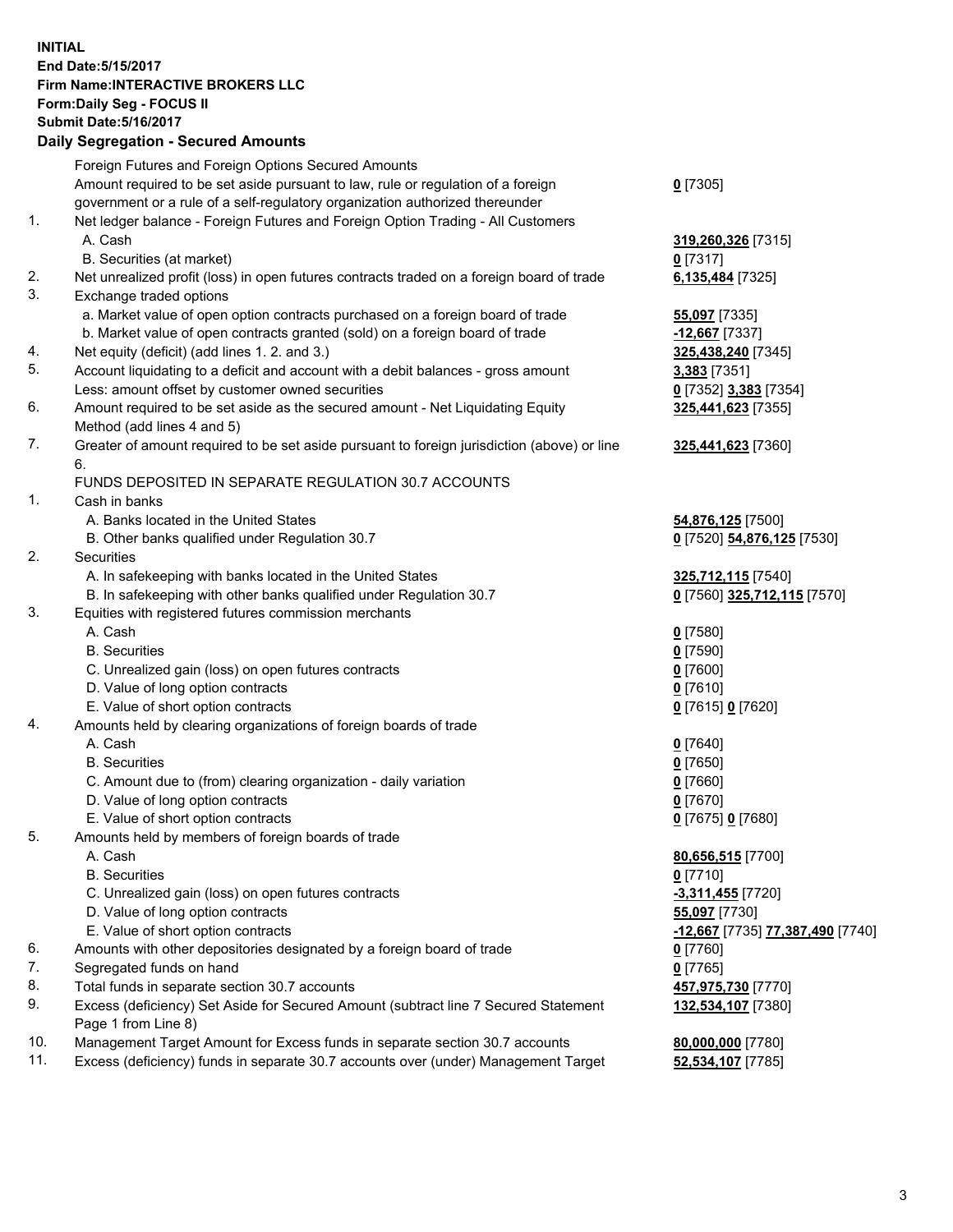**INITIAL End Date:5/15/2017 Firm Name:INTERACTIVE BROKERS LLC Form:Daily Seg - FOCUS II Submit Date:5/16/2017 Daily Segregation - Segregation Statement** SEGREGATION REQUIREMENTS(Section 4d(2) of the CEAct) 1. Net ledger balance A. Cash **3,719,285,636** [7010] B. Securities (at market) **0** [7020] 2. Net unrealized profit (loss) in open futures contracts traded on a contract market **-101,395,152** [7030] 3. Exchange traded options A. Add market value of open option contracts purchased on a contract market **117,097,580** [7032] B. Deduct market value of open option contracts granted (sold) on a contract market **-232,723,895** [7033] 4. Net equity (deficit) (add lines 1, 2 and 3) **3,502,264,169** [7040] 5. Accounts liquidating to a deficit and accounts with debit balances - gross amount **222,263** [7045] Less: amount offset by customer securities **0** [7047] **222,263** [7050] 6. Amount required to be segregated (add lines 4 and 5) **3,502,486,432** [7060] FUNDS IN SEGREGATED ACCOUNTS 7. Deposited in segregated funds bank accounts A. Cash **436,361,256** [7070] B. Securities representing investments of customers' funds (at market) **2,059,622,540** [7080] C. Securities held for particular customers or option customers in lieu of cash (at market) **0** [7090] 8. Margins on deposit with derivatives clearing organizations of contract markets A. Cash **23,686,613** [7100] B. Securities representing investments of customers' funds (at market) **1,277,082,026** [7110] C. Securities held for particular customers or option customers in lieu of cash (at market) **0** [7120] 9. Net settlement from (to) derivatives clearing organizations of contract markets **17,525,555** [7130] 10. Exchange traded options A. Value of open long option contracts **117,087,036** [7132] B. Value of open short option contracts **-232,720,054** [7133] 11. Net equities with other FCMs A. Net liquidating equity **0** [7140] B. Securities representing investments of customers' funds (at market) **0** [7160] C. Securities held for particular customers or option customers in lieu of cash (at market) **0** [7170] 12. Segregated funds on hand **0** [7150] 13. Total amount in segregation (add lines 7 through 12) **3,698,644,972** [7180] 14. Excess (deficiency) funds in segregation (subtract line 6 from line 13) **196,158,540** [7190] 15. Management Target Amount for Excess funds in segregation **155,000,000** [7194]

16. Excess (deficiency) funds in segregation over (under) Management Target Amount Excess

**41,158,540** [7198]